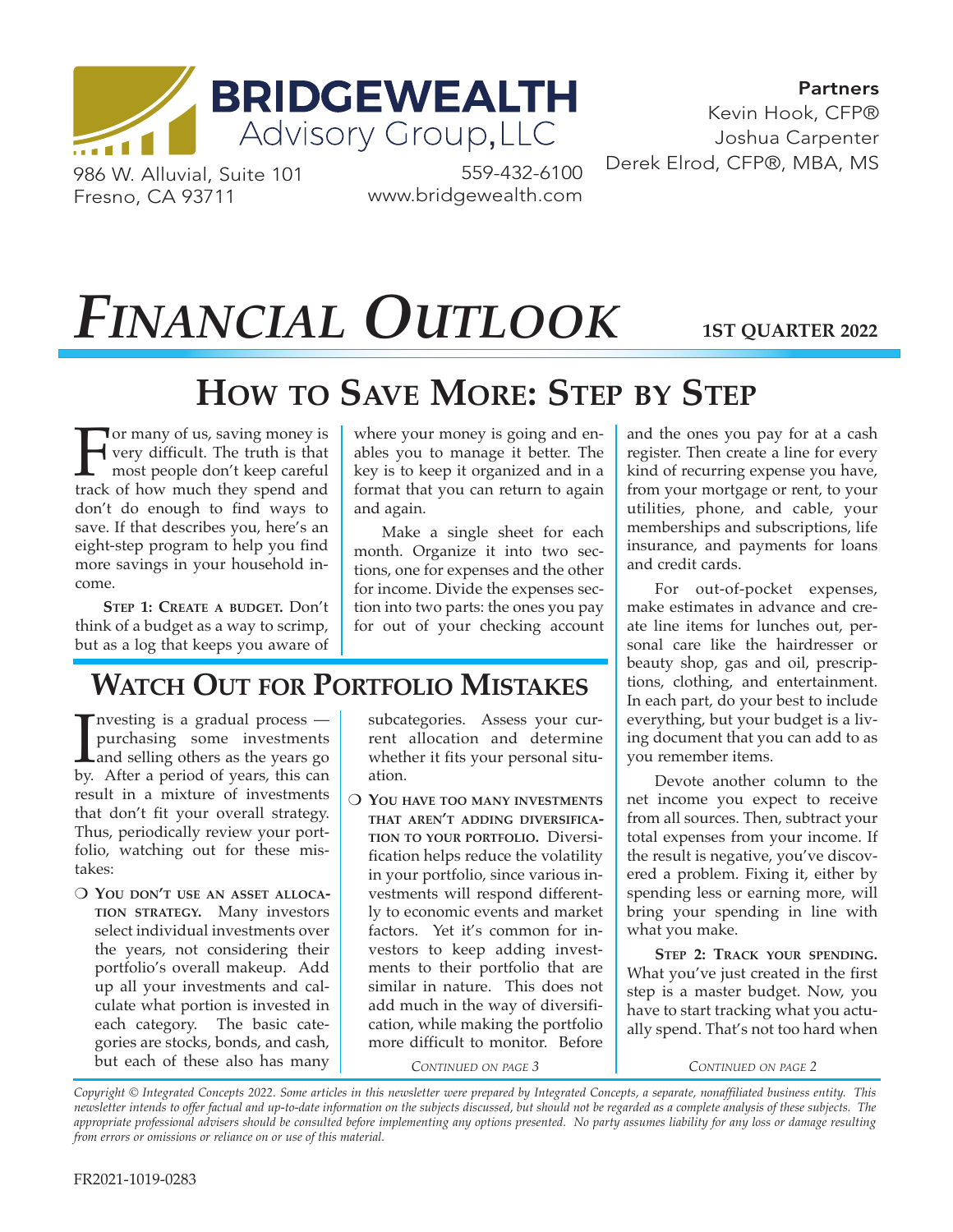#### **HOW TO SAVE MORE**

*CONTINUED FROM PAGE 1*

it comes to making payments out of your checking account. The challenge is when you spend at a cash register, whether you use cash or a card.

Keep all your receipts and make a daily record for any expenses. Then, once a week, enter what you actually spent into your budget. Look for how your actual spending affects the balance between your expenses and total income for the rest of the month.

**STEP 3: SET A SAVING GOAL.** As you make your master budget, you need to think about a goal for the extra savings you want to achieve. Enter that amount as a line item in your column of recurring monthly expenses.

**STEP 4: MAKE THE SAVINGS AUTO-MATIC.** The key to actually saving what you intend to save is to make the transfer from your paycheck automatically. It's best, then, to do one of three things: increase the amount that you contribute to a workplace savings plan by payroll deduction, authorize a deduction every month from your checking account, or write and deposit a check into your saving account as soon as you get paid.

**STEP 5: CUT DOWN ON DISCRE-TIONARY SPENDING.** The places you'll find savings are the things you can really do without. These range from snacks at vending machines to meals out, movies, shows and concerts, premium TV channels, expensive smart phone data plans, and even your vacations. It can be difficult, at first, to say no to yourself, but with practice it gets easier, especially when you see your savings balances start to grow faster.

**STEP 6: REVIEW YOUR BIG-TICKET FINANCES — MORTGAGE, CAR LOANS, OR LEASE.** You can find your largest savings by carefully reviewing your biggest expenses. With mortgage rates near record lows, refinancing could save you hundreds of dollars a month. If you're leasing a luxury ve-

#### **BASICS OF ASSET ALLOCATION**

Your asset allocation strategy time horizon. While each person's will depend on your risk tolerance, return needs, and asset allocation strategy will be unique, you should consider these tips:

- O TO MODERATE YOUR PORTFOLIO'S **RISK, INVEST IN BOTH STOCKS AND BONDS.** Stocks tend to have a low positive correlation with corporate and government bonds, meaning that on average, movements in stock prices will only moderately match movements in bond prices. Thus, owning both reduces risk.
- O WITH A LONG TIME HORIZON, YOU **CAN INCREASE YOUR ALLOCATION TO STOCKS.** By staying in the market through different market cycles, you reduce the risk that volatility will adversely affect your equity performance. Those with a time horizon of less than five years should not be invested in stocks.
- **O DIVERSIFY WITHIN AS WELL AS AMONG INVESTMENT CLASSES.** For instance, in the stock category, consider value and growth stocks, small and large capitalization stocks, and international stocks. Bonds could include long-term bonds, intermediateterm bonds, high-quality bonds, lower-quality bonds, Treasury securities, municipal bonds, and

hicle, consider going down a notch or two when it expires, or buy a recent-year used car — you'll save thousands on the depreciation and could lower your monthly spending significantly.

**STEP 7: AVOID LATE PAYMENT PENALTIES AND OVERDRAFT FEES.** Pay all your bills on time, so you avoid being charged costly late charges and fees. Keep your checkbook up to date to avoid overdraft charges.

**STEP 8: BUY ONLY WITH CASH.** As much as possible, make your purinternational bonds.

- O MAKE SURE YOU HAVE REASON-**ABLE RETURN EXPECTATIONS FOR VARIOUS INVESTMENT CATE-GORIES.** Basing your investment program on return estimates that are too high could cause you to increase the risk in your portfolio.
- O ONCE YOU DEVELOP AN ASSET AL-**LOCATION STRATEGY, REBALANCE IT AT LEAST ANNUALLY.** You need to periodically rebalance so your allocation does not get out of line.
- **O MAKE SURE YOU HAVE ENOUGH CASH TO HANDLE SHORT-TERM NEEDS.** That way, you won't have to sell investments at an inappropriate time.
- O **EVALUATE** NEW INVESTMENTS **CAREFULLY, ENSURING THEY ADD DIVERSIFICATION BENEFITS TO YOUR PORTFOLIO.** Don't keep adding similar investments, such as several stocks in the same industry. Not only does this not add much diversification, but it makes your portfolio more difficult to monitor.
- O AVOID FOLLOWING THE MARKET **TOO CLOSELY.** Your asset allocation strategy is designed to guide your portfolio's long-term makeup. Don't rethink that strategy simply as a result of a market downturn. OOO

chases with cash instead of using high-interest credit cards. The idea is to force yourself to postpone impulse purchases that increase your balance and rack up interest charges.

It's always better to err on the side of saving too much than too little. Gauging just how much you really need to save, however, can be subjective, so please call if you would like to discuss this in more detail.  $OOO$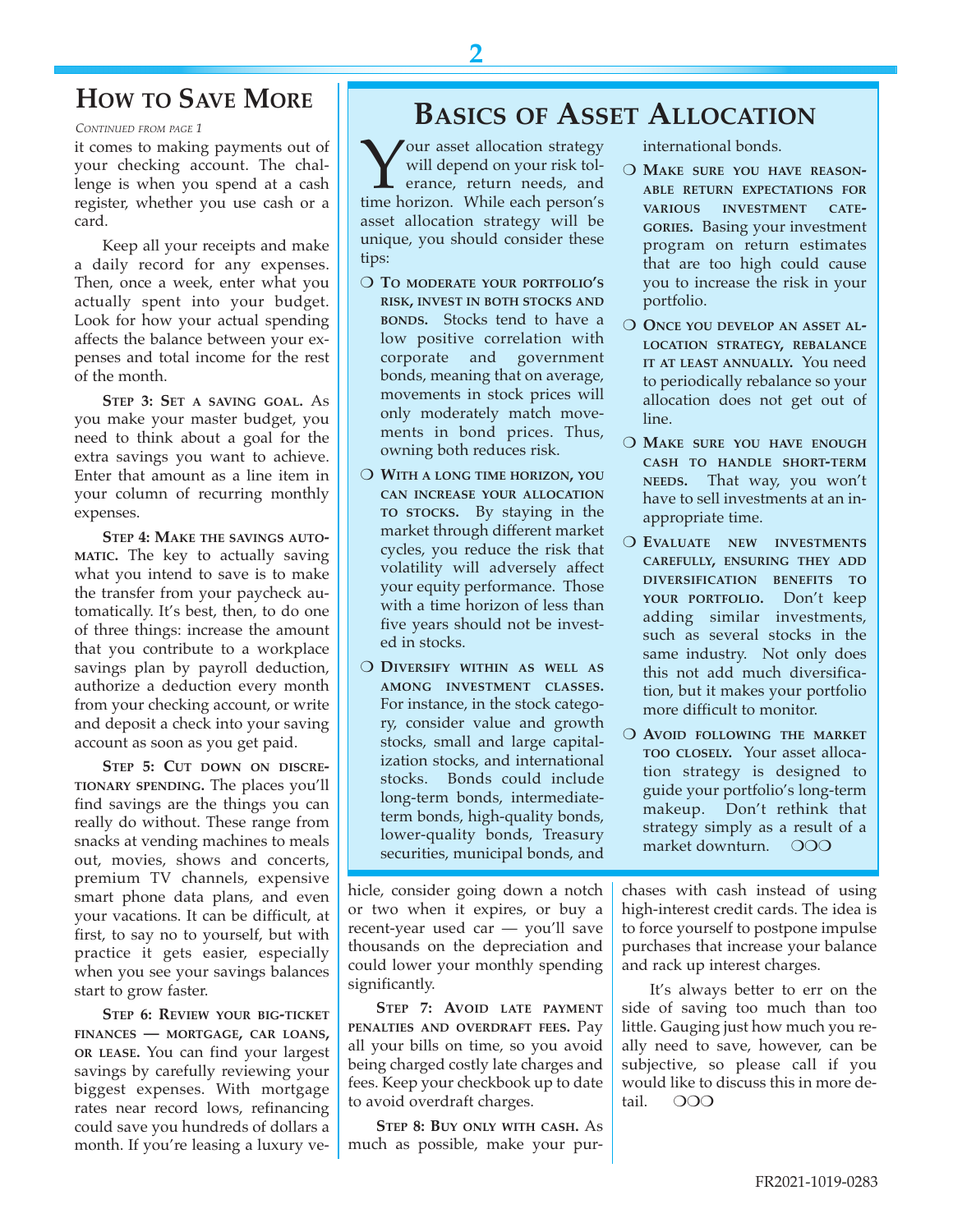#### **WATCH OUT**

*CONTINUED FROM PAGE 1*

adding an investment, make sure it will further diversify your portfolio.

- O YOUR PORTFOLIO'S RETURN IS **LOWER THAN BENCHMARK RETURNS.** Review the return of each component of your portfolio, comparing it to a relevant benchmark. While you may not want to sell an investment that has underperformed for a year or two, at least monitor closely any investments that significantly underperform their benchmarks. Next, calculate your portfolio's overall rate of return and compare it to a relevant benchmark. Include all your investments — those in taxable accounts and retirement accounts. Also be sure to compare your actual return to the return you targeted when setting up your investment program. If you aren't achieving your targeted return, you risk not reaching your financial goals. Now honestly assess how well your portfolio is performing. Are major changes needed to get it back in shape?
- **O YOU TRADE TOO FREQUENTLY WITH-OUT ADEQUATE RESEARCH.** With so many choices and so much information, it's tempting to trade often based simply on other people's recommendations. Yet, besides the tax and costs associated with trades, frequent traders often underperform those who trade less frequently. Instead, purchase investments you are willing to hold for the long term.
- O YOU DON'T CONSIDER INCOME **TAXES WHEN INVESTING.** Ordinary



### **DON'T MAKE THESE SELLING MISTAKES**

An important part of any investment strategy is devel-<br>
oping a methodology for<br>
ultimately selling your investvestment strategy is devel-**Loping a methodology for** ments. Unfortunately, many investors sell based on emotional factors, making one of several mistakes:

- **O HOLDING ON TO AN INVESTMENT WITH A LOSS.** Psychologically, it's difficult for investors to sell an investment with a loss. Many prefer to wait until the investment at least gets back to a breakeven level. However, that may never happen or may take a long time to do so. Take a hard look at the investment and consider selling if you can reinvest elsewhere with better prospects.
- O HANGING ON TO CAPTURE MORE **GAIN.** When an investment has increased dramatically, you may be reluctant to sell. There's always the risk you'll sell and the price will keep going up. But sometimes it's best to protect your gains.
- O NOT SETTING PRICE TARGETS. One way to take the emotion out of selling is to set high and low price targets for reevaluating an investment. You don't have to sell when the investment reaches those targets, but at least review whether you should sell.
- O TRYING TO TIME THE MARKET. It's difficult to predict when the

market will rise and fall. Even if the stock market is following a general trend, there will be up and down trading days.

- O WORRYING TOO MUCH ABOUT **TAXES.** Taxes can consume a significant portion of your investment gains. Even if you have long-term capital gains, up to 20% of your gains will be taxed. However, avoiding taxes may not be a good reason to hold on to an investment. There are typically strategies that can be used to help offset the tax burden, but there's not much you can do about a loss in investment value. If it's time to sell an investment, you should probably do so, even if you have to pay taxes on your gains.
- O **NOT PAYING ATTENTION TO YOUR INVESTMENTS.** Your portfolio needs to be evaluated on a periodic basis or you could miss signals that it may be time to sell. You should reevaluate an investment when the company changes management, when the company is acquired or merges with another company, when a strong competitor enters the market, or when several top executives sell large blocks of stock.

Please call if you'd like help evaluating when you should sell your investments. OOO

income taxes on short-term capital gains and interest can go as high as 37%, while long-term capital gains and dividend income are taxed at rates not exceeding 20%. Using strategies that defer income taxes for as long as possible can make a substantial difference in your portfolio's ultimate size. Some strategies to consider include utilizing tax-deferred investment vehicles (such as 401(k) plans and individual retirement

accounts), minimizing portfolio turnover, selling investments with losses to offset gains, and placing assets generating ordinary income or that you want to trade frequently in your tax-deferred accounts.

To help maximize your portfolio's value, avoid these investment mistakes. Please call if you'd like help reviewing your investment portfolio. OOO

FR2021-1019-0283